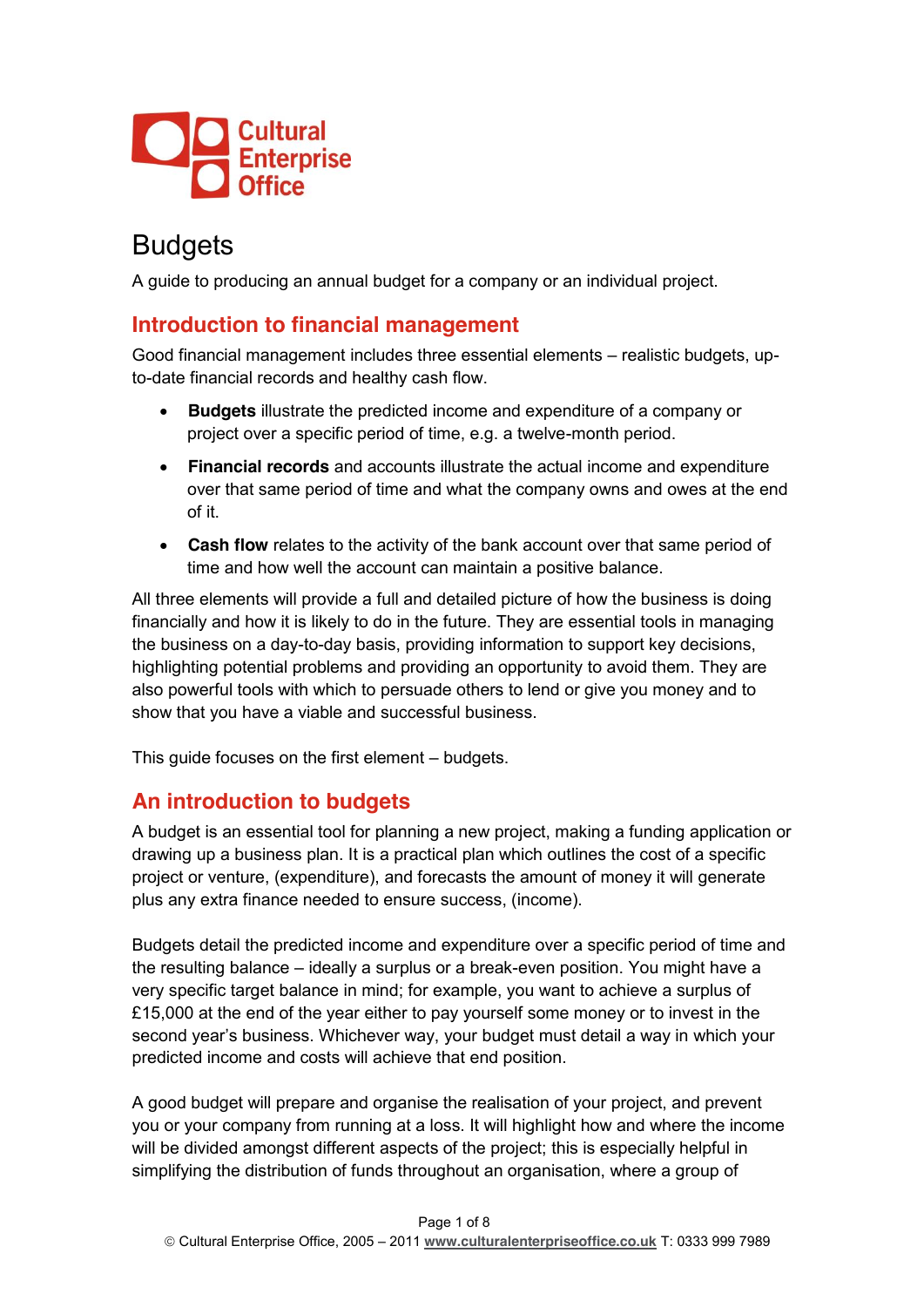people are working on the same project but assuming different roles with different responsibilities and tasks.

Most organisations work to an annual budget that covers all aspects of their business. This enables staff to analyse the likely costs and benefits of different activities in advance and provides an opportunity for making changes. It also provides a very useful way to monitor progress on a particular activity or project and to demonstrate to others what you plan to do in the future.

### **Budget formats**

**Project budgets** will look specifically at the income and expenditure relating directly to that project and over the period of time that the project runs.

**Company budgets** cover a twelve-month period and will include projects and other activities that take place during that time, as well as income and expenditure involved in running the company itself.

**Income** might include:

- grants, donations and sponsorship (including sponsorship in kind)
- fees for running workshops, tutoring, consultancy, project management, exhibiting
- royalties and license fees
- ticket sales, bar sales and box office commission for events
- sale of work (via galleries or agents)
- bank interest (normally fairly minimal but a pleasant bonus if you have money in the account)
- own contribution

**Direct costs / project costs** might include:

- materials used to create work on sale
- equipment and facilities hired for specific events, rehearsal, production or workshops
- catering, ticket printing, posters, publicity for events
- staffing costs (staff / freelancers that are only employed/hired on income generating activities or specific projects) – wages, fees, insurance

**Overheads** might include:

- staffing costs (staff that are needed to work within the organisation regardless of any projects or specific money earning activities e.g. general manager, administrator, technical manager) – wages, staff development and training
- rent, rates & insurance for the office, studio or venue where the business takes place
- power and heating costs, alarm systems, building maintenance

#### Page 2 of 8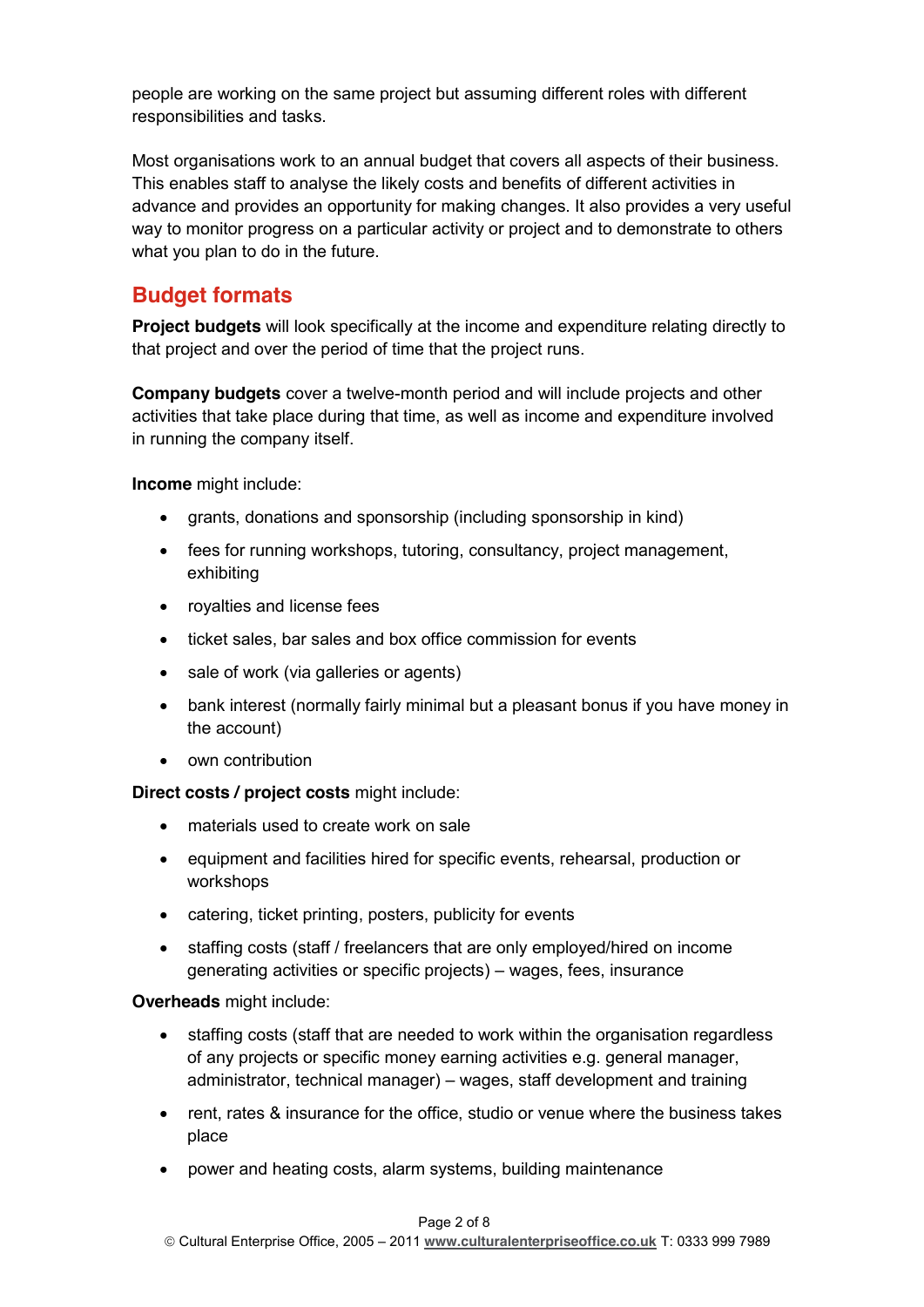- office administration e.g. telephones, IT, stationery, postage, refreshments
- marketing costs e.g. company brochure, website, press work, distribution
- professional fees e.g. lawyers, accountants, consultants
- bank charges and interest on overdrafts and loans

A budget should also include a **contingency** to finance the unexpected: the contingency figure is usually between 5-10% of the total cost of the project.

It is good practice to detail in kind sponsorship – services or materials that are provided to you, your company or the creation of your product that are given without charge, e.g. workshop time, studio space, materials or free advertising. The true value of such donations or sponsorship should be calculated and the total used as a form of income and support of your project.

If you are planning to finance your project with funding from an arts funding body, local authority or trust, you may be expected to match a percentage of the financial grant offered to you with your own contribution, funding or sponsorship from other sources. In kind contributions can count towards "matched funding".

All companies, large and small, will follow the given format (income, direct costs and overheads), and most companies' overheads will include the same headings. Income and direct costs (costs relating to specific projects and activities) will vary dramatically depending on the business.

If you are putting together an annual budget for your company, make sure you break it down into headings that are relevant to your business and use this as a basis for all financial reports you produce.

When writing a business plan, make sure that it includes an annual (or three or fiveyear) budget that illustrates how your plan will work financially.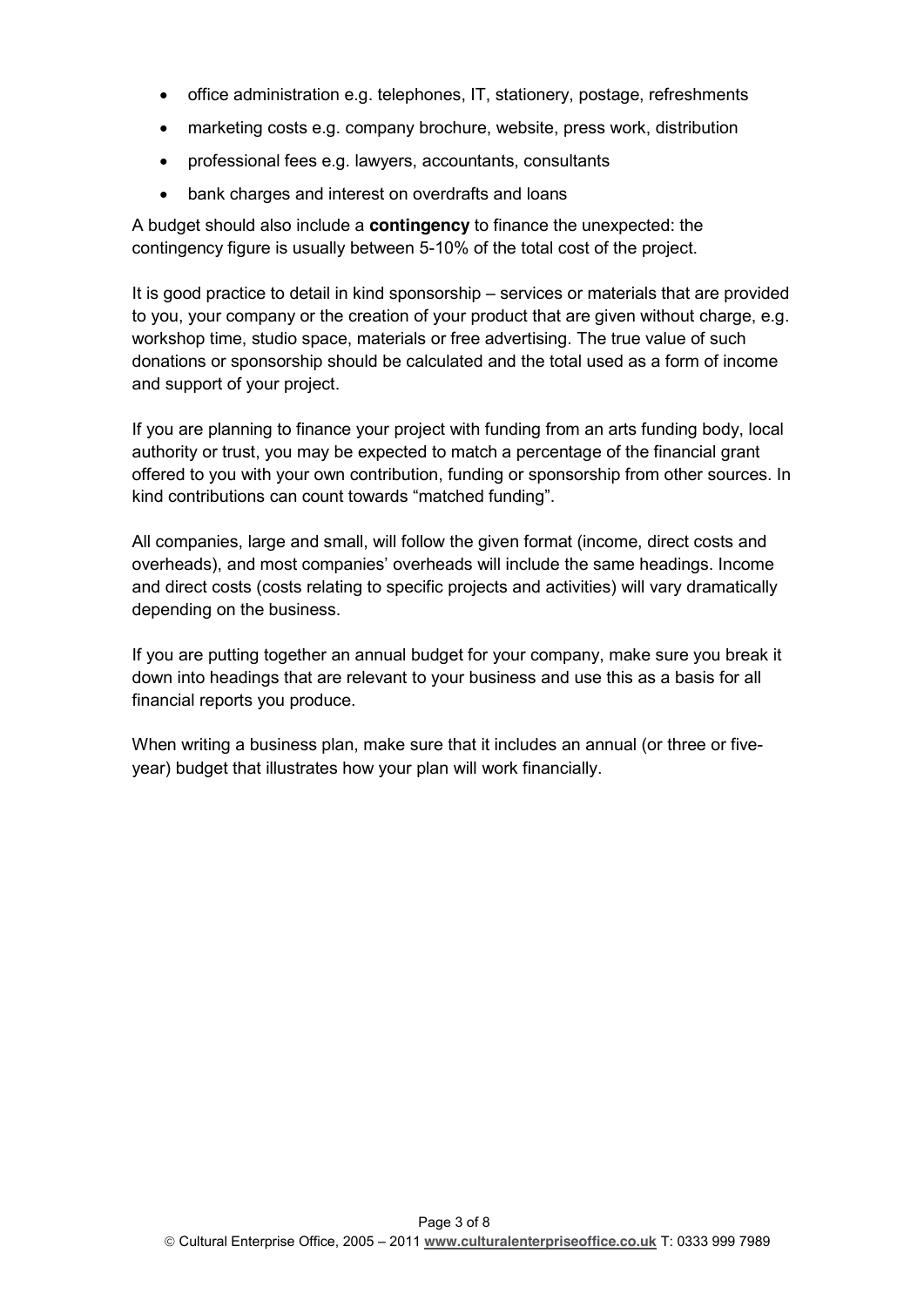# **Budget examples**

#### **Annual budget**

A small-scale arts organisation has put together an annual budget.

They predict their income to be coming from a range of sources including a revenue grant, project grants and fees. The revenue grant and bank interest have been calculated to cover the cost of overheads (£20,050) and the project grants are calculated to cover the project costs (£15,000). Their target is a break-even position of zero at the end of the year. Their project grants will be obtained on the basis of funding applications that detail the likely costs of the projects and they estimate some income to be earned from workshop fees.

| <b>Income</b>               | £<br><b>Expenditure</b> |                                 | £      |
|-----------------------------|-------------------------|---------------------------------|--------|
|                             |                         | <b>Direct / Project Costs</b>   |        |
|                             |                         | Materials                       | 8,000  |
| Revenue Grant               | 20,000                  | <b>Equipment Hire</b>           | 2,000  |
| <b>Project Grants</b>       | 12,000                  | Packing & Transport             | 300    |
| <b>Workshop Fees</b>        | 3,650                   | Tapes & Cables                  | 700    |
| <b>Bank Interest</b>        | 50                      | <b>Project Staffing</b>         | 3,000  |
|                             |                         |                                 |        |
| <b>Total Income</b>         | 35,700                  |                                 | 14,000 |
|                             |                         | <b>Overheads</b>                |        |
|                             |                         | <b>Staffing Costs</b>           | 12,000 |
|                             |                         | Rent, Rates & Insurance         | 5,000  |
|                             |                         | Power & Heat                    | 500    |
|                             |                         | Telephone & IT                  | 700    |
|                             |                         | <b>Travel &amp; Subsistence</b> | 300    |
|                             |                         | Stationery & Postage            | 450    |
|                             |                         | Press & Publicity               | 450    |
|                             |                         | Legal & Accountancy             | 500    |
|                             |                         | Original research trip          | 100    |
|                             |                         |                                 | 20,000 |
|                             |                         | Sub total Expenditure           | 34,000 |
|                             |                         | Plus 5% contingency             | 1,700  |
|                             |                         | <b>Total Expenditure</b>        | 35,700 |
| <b>Net Surplus/-Deficit</b> |                         |                                 | £0     |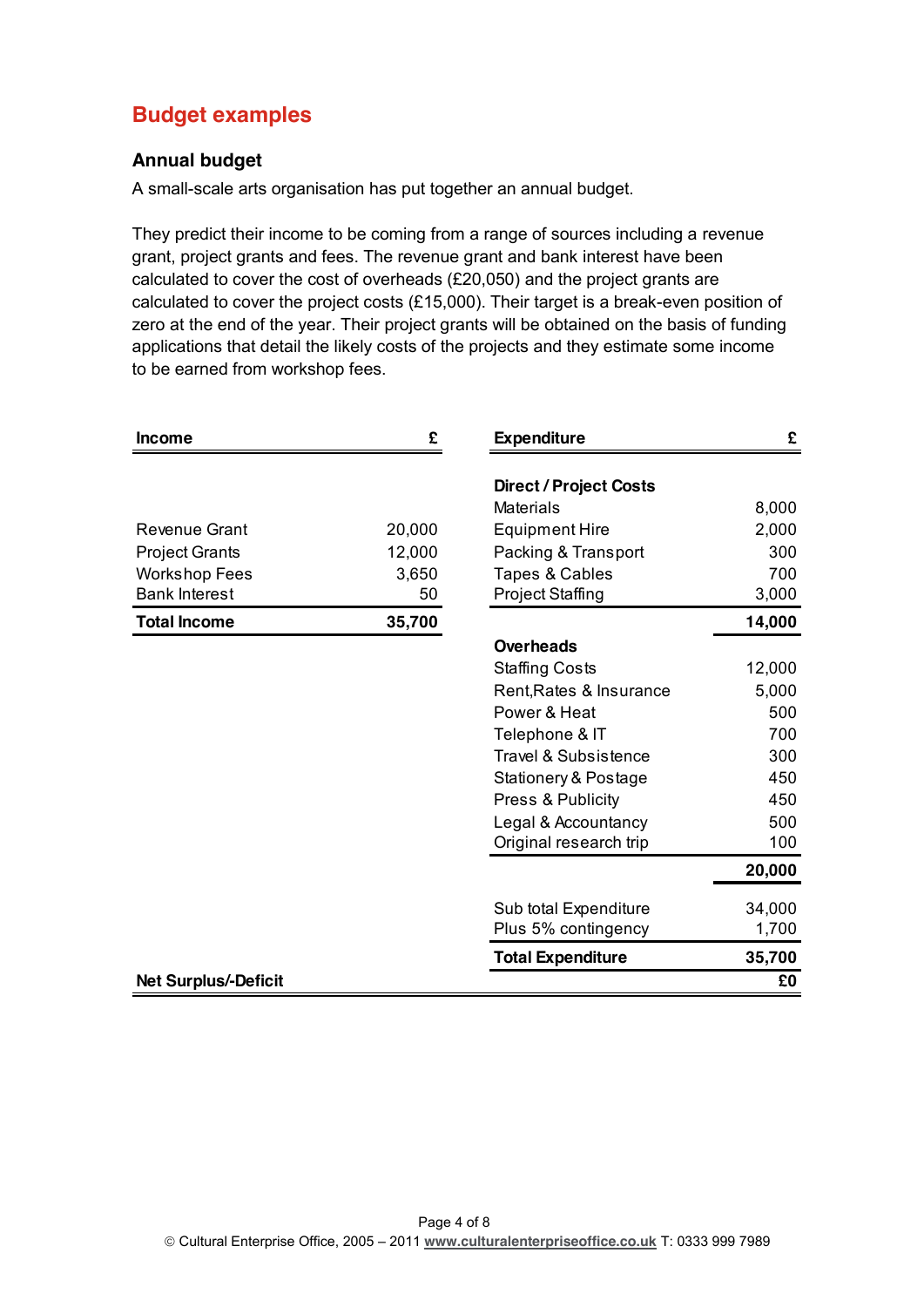#### **Funding application**

In this example, two musicians have drawn up a budget for a funding application towards the creation, rehearsal and recording of this new piece of work. The budget details in kind as well as cash contributions, predicted sponsorship income alongside the amounts requested from the funders.

|                                 |                    | <b>Income</b>  | <b>Income</b>       | <b>Income</b> | <b>Income</b> |
|---------------------------------|--------------------|----------------|---------------------|---------------|---------------|
|                                 |                    | <b>Funding</b> | Own                 |               |               |
|                                 | <b>Expenditure</b> | requested      | <b>Contribution</b> | In Kind       | Sponsorship   |
| <b>Section A:</b>               |                    |                |                     |               |               |
| <b>Creation &amp; Rehearsal</b> |                    |                |                     |               |               |
| Artists Fees for 2 Artists      |                    |                |                     |               |               |
| (£440 per day x 10 days)        | 4400               | 2400           | 1000                |               | 1000          |
| Rehearsal Studio Hire           |                    |                |                     |               |               |
| (£80 per day x 10 days)         | 800                |                |                     | 800           |               |
| Accommodation (£40 per          |                    |                |                     |               |               |
| night each x 10 nights)         | 800                |                |                     | 800           |               |
| <b>Sub Total</b>                | 6000               | 2400           | 1000                | 1600          | 1000          |
|                                 |                    |                |                     |               |               |
| <b>Section B:</b>               |                    |                |                     |               |               |
| Recording                       |                    |                |                     |               |               |
| Artists Fees for 2 Artists      |                    |                |                     |               |               |
| (£440 per day x five days)      | 2200               | 1700           | 500                 |               |               |
| Studio Hire                     |                    |                |                     |               |               |
| (£150 per day x 6 days)         | 900                |                |                     | 900           |               |
| Engineer                        |                    |                |                     |               |               |
| (£84 per day x 6 days)          | 504                |                |                     |               | 504           |
| <b>Sub Total</b>                | 3604               | 1700           | 500                 | 900           | 504           |
|                                 |                    |                |                     |               |               |
| <b>Section C:</b>               |                    |                |                     |               |               |
| <b>Marketing</b>                |                    |                |                     |               |               |
| <b>CD Artwork</b>               | 300                |                |                     | 300           |               |
| <b>Sub Total</b>                | 300                |                |                     | 300           |               |
|                                 |                    |                |                     |               |               |
| <b>Section D:</b>               |                    |                |                     |               |               |
| <b>Travel Expenses</b>          |                    |                |                     |               |               |
| Artist travel to rehearsal      | 300                |                | 300                 |               |               |

| <b>Sub Total</b>           | 500   |      | 500  |      |      |
|----------------------------|-------|------|------|------|------|
|                            |       |      |      |      |      |
| <b>Project Contingency</b> |       |      |      |      |      |
| <b>Sub Total</b>           | 600   | 300  | 300  |      |      |
|                            |       |      |      |      |      |
| <b>Total</b>               | 11004 | 4400 | 2300 | 2800 | 1504 |

Artists travel to recording 150 150 150 Artists travel to launch gig 50 50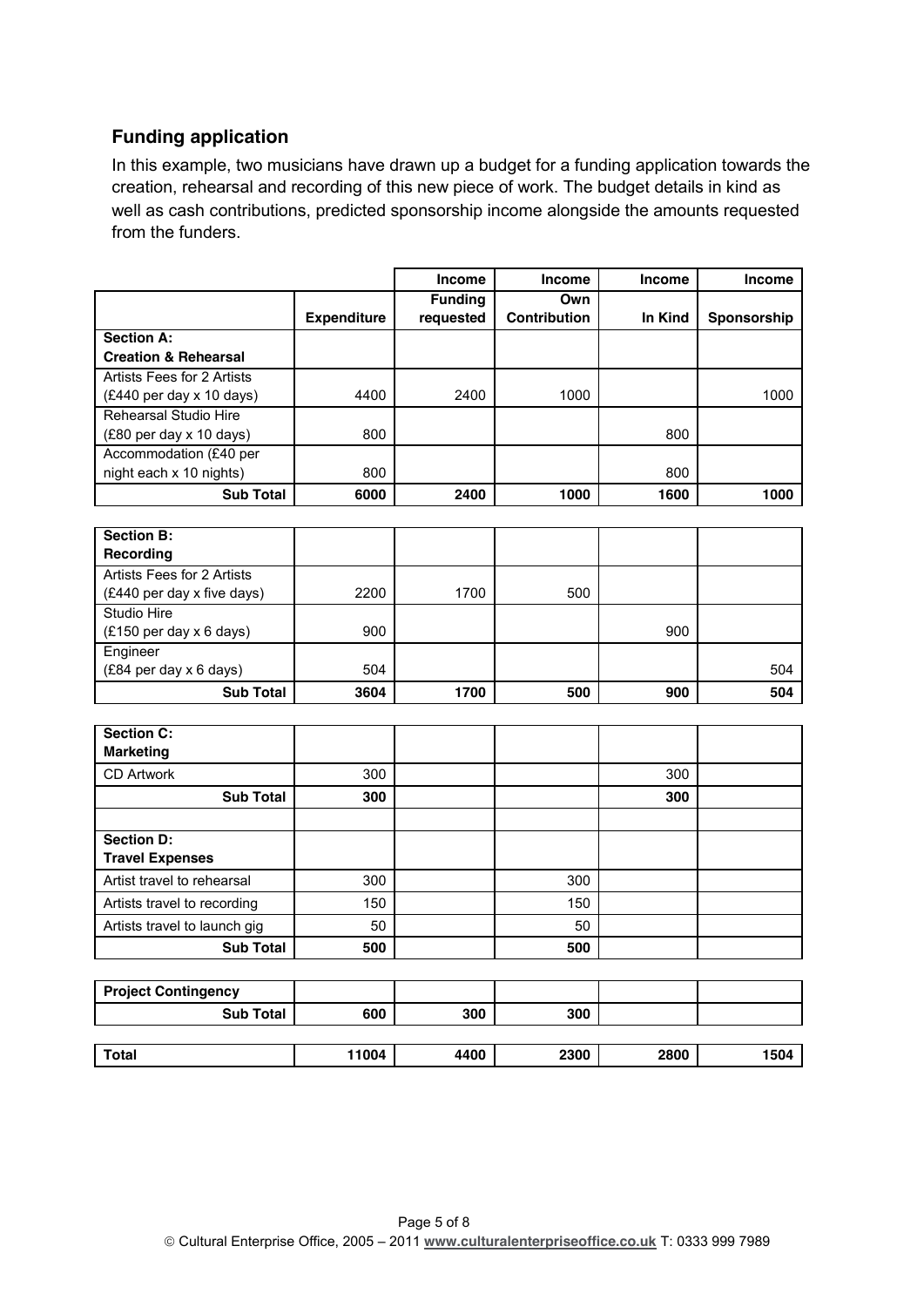### **Preparing a realistic budget**

It is tempting to prepare budgets, by costing their work, time and materials at 'best deal', 'cheapest located cost' or 'well within budget' in the belief that if the costs of their project are kept to a minimum, they are more likely to receive funding. The opposite is often true: projects are far more likely to receive funding due to;

- $\bullet$  the strength of the proposal
- $\bullet$  the quality of work
- $\bullet$  the reputation and / or success of the organisation or individual
- accurate research into the cost of the project

A common misconception is that once funding has been awarded, the budget may be 'creatively' adjusted to direct funds to other sources, e.g. the purchase of unplanned resources or materials, or the downscaling of allocated fees to technical support or project managers. This is bad business planning and, as a running business concern, you will be accountable for the accurate auditing of your business accounts. Instead, make sure your budget is properly prepared and researched; spend time considering labour fees, administration, essential equipment, materials and miscellaneous costs, and don't forget to include your contingency costs.

When you do your own budgets, either for a project or the company as a whole, make sure you put in the most realistic estimates of income and expenditure. If, once you've done this, the resulting balance is a loss, you need to review all aspects of the budget. To make the figures work, do not estimate your income higher without good reason. Have a look at your expected costs. Is there a way of keeping costs down e.g. negotiating better terms with suppliers or using less expensive materials? Do you need to keep an office or studio, can you share one? Are you charging enough for your work? Are there other things that you can do to earn some more money with little outlay?

Doing a budget can throw up lots of questions you may not have considered before, it can help you evaluate the business and provide you with opportunities to improve it, make it more efficient and ultimately, more successful.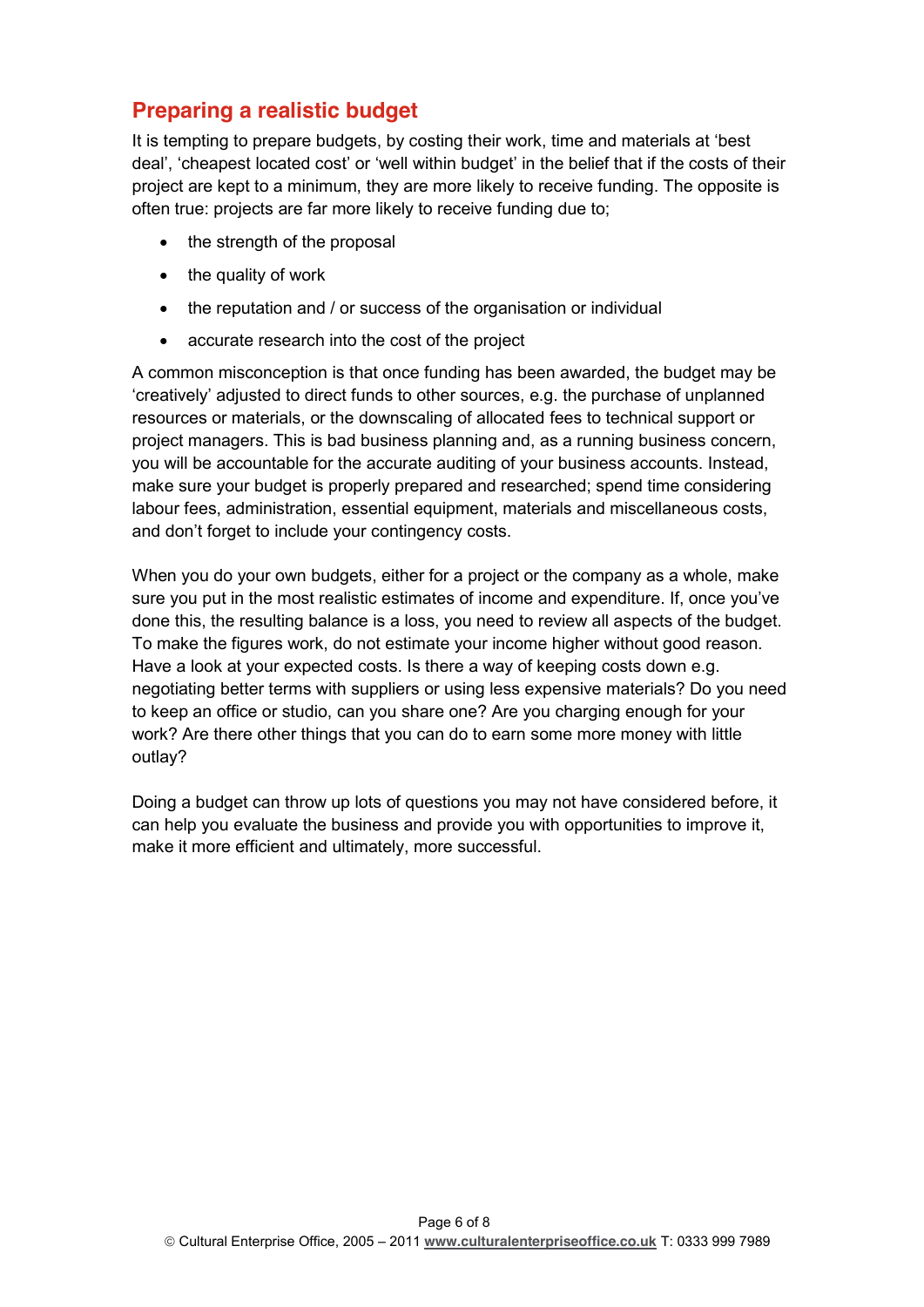# **The 3 budget plan**



A useful system you might like to consider for planning a new project is constructing a 'three budget' plan. This scenario, though more time consuming, is worth the effort on many levels. In the long term, it will assist in the realisation of your project, and provide invaluable experience in budgeting and preparing proposals for various agencies and funding bodies. It will aid negotiation and therefore, help achieve your aim - to create your work without artistic compromise.

#### **Budget A**

This is the budget that considers the best possible scenario, including payment for a period of research and development into the proposed project, the running costs of the creation period, administration, ample budget for material costs and fees. Ideally this would be the form of budget to be included in your business plan, or submitted to funding bodies for support.

#### **Budget B**

This is a reworked budget from the first, showing how you could achieve some savings while making no compromise in the original aims and intentions of your proposed project, the quality of work or projected artistic content.

#### **Budget C**

To be considered within the same deadline, this is the budget at which the project could just about be realised without any artistic compromise or allowing the initial aims and intentions to suffer.